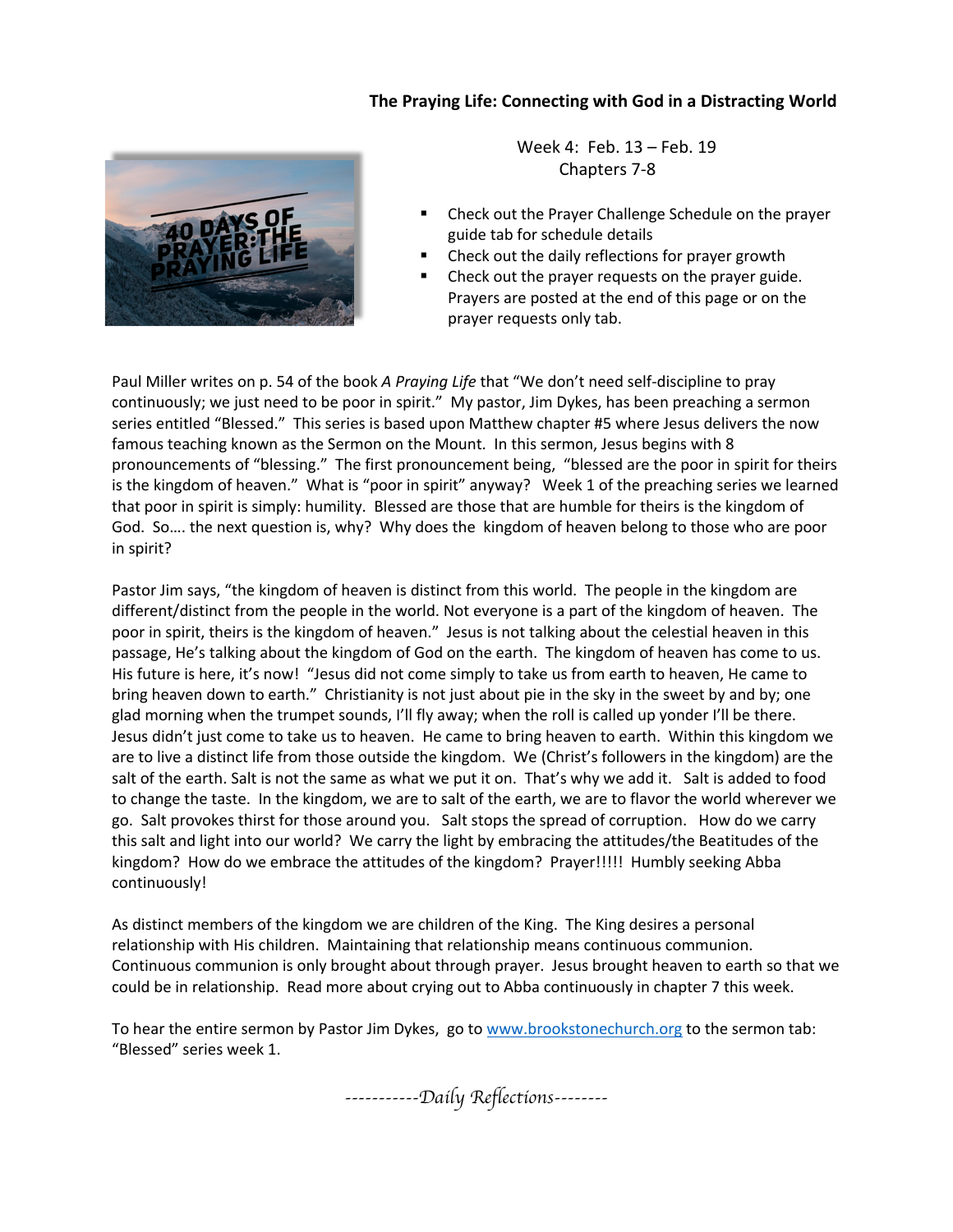- o **Sunday, Feb. 13**: As this week's chapters are opened, begin to think on this Paul Miller statement: "A praying life isn't simply a morning prayer time: it is about slipping into prayer at odd hours of the day, not because we are disciplined but because we are in touch with our own poverty of spirit, realizing that we can't even walk through a mall or our neighborhood with the help of the Spirit of Jesus.
- o **Monday – Friday, Feb. 14 – Feb. 18**: Chapter 7: Read Matthew 18:3-4. How are children poor in spirit? Why is it necessary to enter the kingdom of heaven like a child? Read Luke 18:9-17. What would make it easier for "sinners" to enter the kingdom of heaven than the "righteous"? Several different things keep us from being poor in spirit.
	- a. Read Matthew 19:23-24. For whom is it difficult to enter the kingdom of heaven? Why?
	- b. Read Matthew 23:4-14. How are the Pharisees the opposite of poor in spirit? How do they "shut the door of the kingdom of heaven" in people's faces?

 Paul Miller writes, "Interrupting, selling and boasting are just a few of the things that draw me into continuous prayer, into continual childlike dependence on my Father. Each of us has our own list. We can let it drive us into a praying life" (p. 52). What is on your list? What sinful tendencies can drive you into continuous prayer? Chapter 8: How is anxiety a warped, unused, broken prayer link? Why doesn't it work. (pp. 58- 59)? Read Psalm 131. What connection does the Psalmist make between pride and going after things that are too great, too marvelous (also translated "difficult" or "complex")? In what ways can anxiety be a form of pride? How does the Psalmist call us back to sanity? If you are experiencing anxiety and your natural response is to do anything but run to the Father in prayer, read Matthew 10:29-31 and consider how it changes your outlook to know that your Father has *numbered* the hairs on your head?

o **Saturday, Feb. 19:** Ponder this statement from chapter 8, "Anxiety is unable to relax in the face of chaos; continuous prayer clings to the Father in the face of chaos" (p.58). Why can't anxiety relax? What makes prayer a much better alternative?

----------Daily reflections adapted from *A Praying Life* Discussion Guide----------



**Weekly Prayer Guide for Feb. 13 – Feb. 19**

**A**doration: praising God for what and who He is:

Not to us, O Lord, not to us, But to Your name be glory, Because of Your lovingkindness and truth. (Ps. 115:11)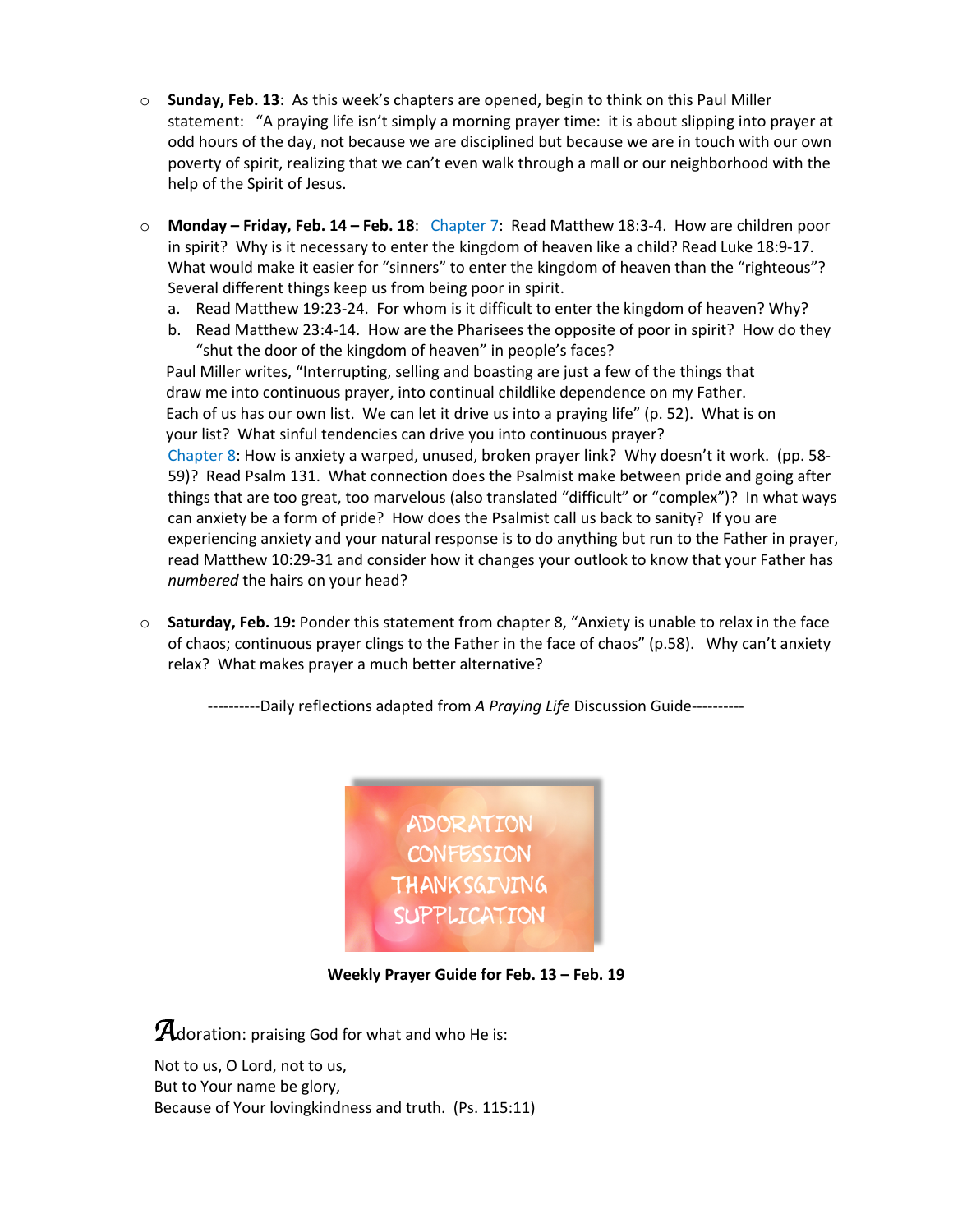We give praise to You, Lord! For it is good to sing praises to You, our God, Because praise is pleasant and beautiful. (Psalm 147:1)

We come, we worship and we bow down, We kneel before You, the Lord our Maker. (Psalm 95:6)

*Pause to express your thoughts of praise and worship.*

*C*onfession: stating our sins, and asking forgiveness:

How can I discern my errors? Cleanse me from hidden faults. Keep Your servant also from presumptuous sins; Let them not rule over me. Then will I be blameless, And innocent of great transgression. (Psalm 19:12-13)

*Ask the Spirit to search your heart and reveal any areas of unconfessed sin. Acknowledge these to the Lord and thank Him for His forgiveness.* 

 $\widetilde{T}$ hanksgiving: thanking God for specific things He has done.

It is in You, Lord Jesus, that I have peace. In this world I will have tribulation, but I will be of good cheer, because You have overcome the world. (John 16:33)

I have been set apart for Your gospel, O God – I am among those who are called to belong to Jesus Christ. (Romans 1:1,6)

We praise God for these answers to prayer:

- 72 people trained to share the Gospel on Jan. 29 at Equip America. 132 people that were approached that day. The 19 people that professed faith in Jesus on that day. The 7 people that received assurance of salvation that day. The 9 pastors that attended and the 19 churches that were represented.
- 22 pastors that participated in the EV2 launch at Bethel AME church in Columbia, SC on Feb. 12. The first of 500 churches commissioned by the Bishop of the  $7<sup>th</sup>$  District to return to Indiana, Kentucky, and Illinois to continue the spread of sharing the Gospel.
- 17 pastors appreciated at a luncheon on Feb. 11 by Bill Tyler, EA Coordinator and Kevin Green, EE SW Coordinator in Grand Junction, CO. An answer to 3 years of prayer by the radio station for this kind of move of God to bring Equip America to the area.

*S*upplication: asking for things we want God to do, for others or for us.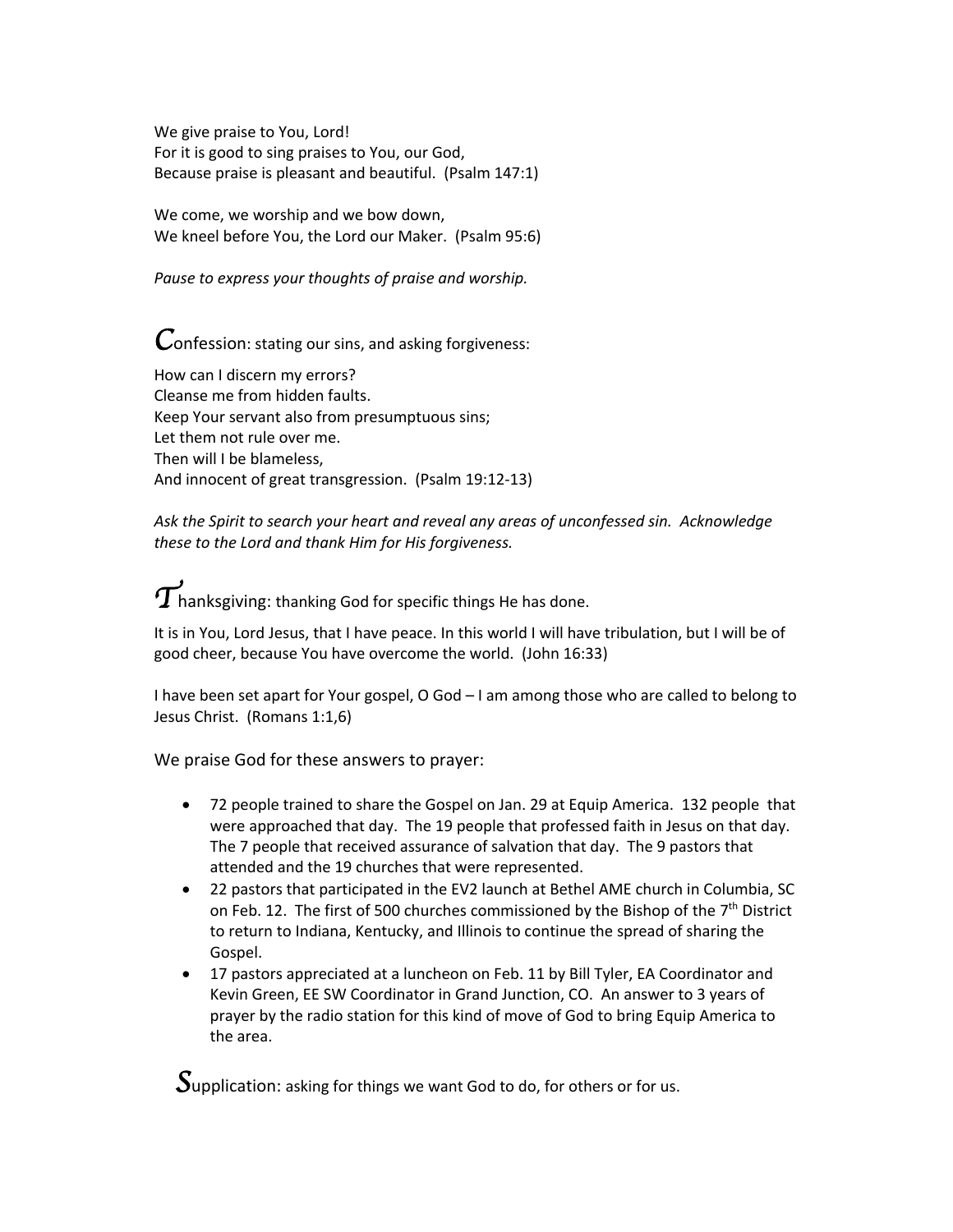Lord, you have taught us that love is patient, love is kind, it does not envy; loves does not boast, it is not arrogant, it does not behave rudely; it does not seek its own, it is not provoked, it keeps no record of wrongs; it does not rejoice in unrighteousness but rejoices with the truth; it bears all things, believes all things, hopes all things, endures all things. Love never fails. (1 Corinthians 13: 4-8)

May my love abound more and more in full knowledge and depth of insight, so that I may be able to approve the things that are excellent, in order to be sincere and blameless until the day of Christ – having been filled with the fruit of righteousness that comes through Jesus Christ, to Your glory and praise, O God. (Philippians 1:9-11)

*Pause here to petition God for growth in your desire to know and please Jesus Christ. Pray for a greater love and commitment to Him, for the grace to practice His presence and for the grace to glorify Him in your life. Offer prayers regarding your activities for the week and any special concerns you may have.* 

- Pray for the US ministry of EE: it's vision for the future, God's person to fill the position of US director (Randall Woods (our director for 8 years will be leaving EE to pastor Midway Baptist Church), a smooth transition over the next few months
- Pray for additional ministry partnerships so that TOGETHER we can reach the world with the Gospel.
- For America to turn to God and our Nation to see the next Great Spiritual Awakening.
- For our leaders to be God-fearing and recognize that they are accountable to Him for each decision and act. (Prov. 9:10)
- For God to grant people in authority wisdom, knowledge, and understanding.
- Pray that the Church in America will open their eyes to see the hope to which we've been called.
- For prospective churches to host Equip America in future locations around the country.
- For plans and preparations for Congress Of Nations in 2023
- For Equip America on March 19 in Grand Junction, CO, Tampa, FL, Fort Payne, AL, Stillwater, OK, and El Paso, TX (Spanish).
- For God to expand the ministry of Hope For Kids in 2022. For expansion of the Explorers' Club ministry.
- Pray churches that have attended Everyday Evangelism Launches will begin implementing.
- For Pastors' in America to Stand UP! Stand Firm! Stand on God's Word with grace, power, and mercy!
- Pray for peace in our cities and unity in our churches and nation.
- **The 71st National Day of Prayer** will be celebrated on Thursday, May, 5, 2022. The theme this year is a call to praise in prayer*. 'EXALT THE LORD, WHO HAS ESTABLISHED US' based on Colossians 2:6-7.*
- Lift prayers for our persecuted brothers and sisters: ask God to help them rest in the knowledge that Our Good Shepherd walks with them through every difficult situation. Ask God to provide Bibles and Christian literature that will reach the most remote and needy areas where they are in the shortest supply. Ask God to